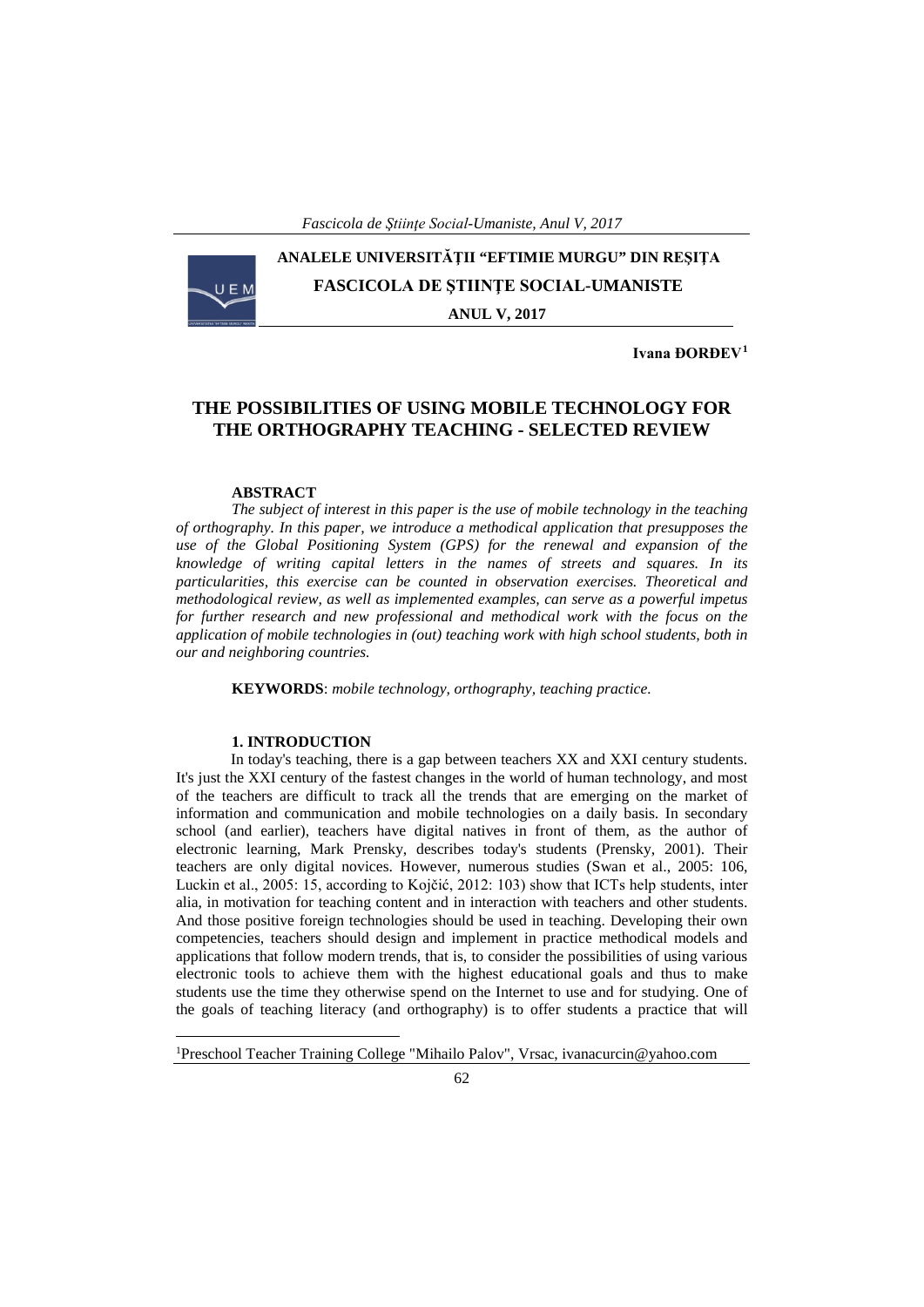simultaneously develop and nurture primary, secondary (functional), but also tertiary literacy. In this way, students will be able to easily solve problems with independent life (at faculties or the labor market) in the near future.

In the digital era, in addition to the development of computers and their capabilities, we witness the expansion of various types of mobile devices. Mobile devices are considered to be all portable devices that are one-handed, and usually have a touch screen, a smaller keyboard, and use Windows or Android and android operating systems (Kojčić, 2012: 102). In mobile devices, we can count mobile phones, tablets and other portable devices. Article 45 of the Law on the Foundations of the System of Education, promulgated in 2003 in the Republic of Serbia, prohibits the use of mobile phones, vocals and other means of communication that interfere with teaching. However, outside the classroom, students use these devices to talk, write text messages, record or watch pictures and video clips, listen to music, play games, browse the content on the Internet or create them on their own. These are the activities in which they participate in their free time, obviously seeing it and finding a certain interest and meaning. And this is the interest of students (almost every student in a high school owns and uses a mobile phone) to be used to learn to learn new or learn new material and learn interesting things.

Z. Kojcic sets out nine different tasks that high school students are accustomed to conceptualizing certain content (that is, to put complex thoughts into one simple, clear word, thought, term or idea) (Kojčić, 2012: 101–109). The author suggests that among the students at their mother tongue, among other things, it is required: 1. to listen to the favorite song on the mobile device and to determine its basic concept, theme and idea of the song; 2. to write a song that fits into one SMS message (140 or 160 characters) or a story in five messages; 3. to write one basic concept for the song and the story they have composed; 4. to take pictures of that most closely resembles the selected concept in the phone (Kojčić, 2012: 104–106). In the opinion of this author, the consequences of such activities are: (a) developing creative and critical thinking, (b) analytical approach to one's own work, (c) developed ability to make the right choice. Similarly, concepts make it easier for the student's thinking to be simplified, so that other students and teachers can understand it more clearly (Kojčić, 2012: 107).

Mobile devices are improving every day by expanding their range of possibilities. Today, most of these phones have a built-in global positioning system, the so-called Global Positioning System (GPS), which provides precise information on the time and position of the users via satellite. Based on these data it is possible to determine the position on the map, the exact position of anyone who has a GPS device turned on, as well as its speed and direction of movement. Today, the GPS device is necessary in all modes of transport, and it is applied recently in the teaching of certain natural objects in our country.

A new model of teaching in geography teaching that involves the use of GPS receivers, which has not been applied in our country so far, was promoted at Kalemegdan as part of a geographic workshop with pupils from elementary school "Skadarlija". The author of the model is Dejan Bozovic, and the research is an integral part of the master's work entitled "Praktična primena GPS tehnologije u nastavi geografije (van učionice)" / "Practical application of GPS technology in the teaching of geography (outside the classroom)" at the Faculty of Geography in Belgrade. The GPS receiver was used as part of the geocaching tool, the world's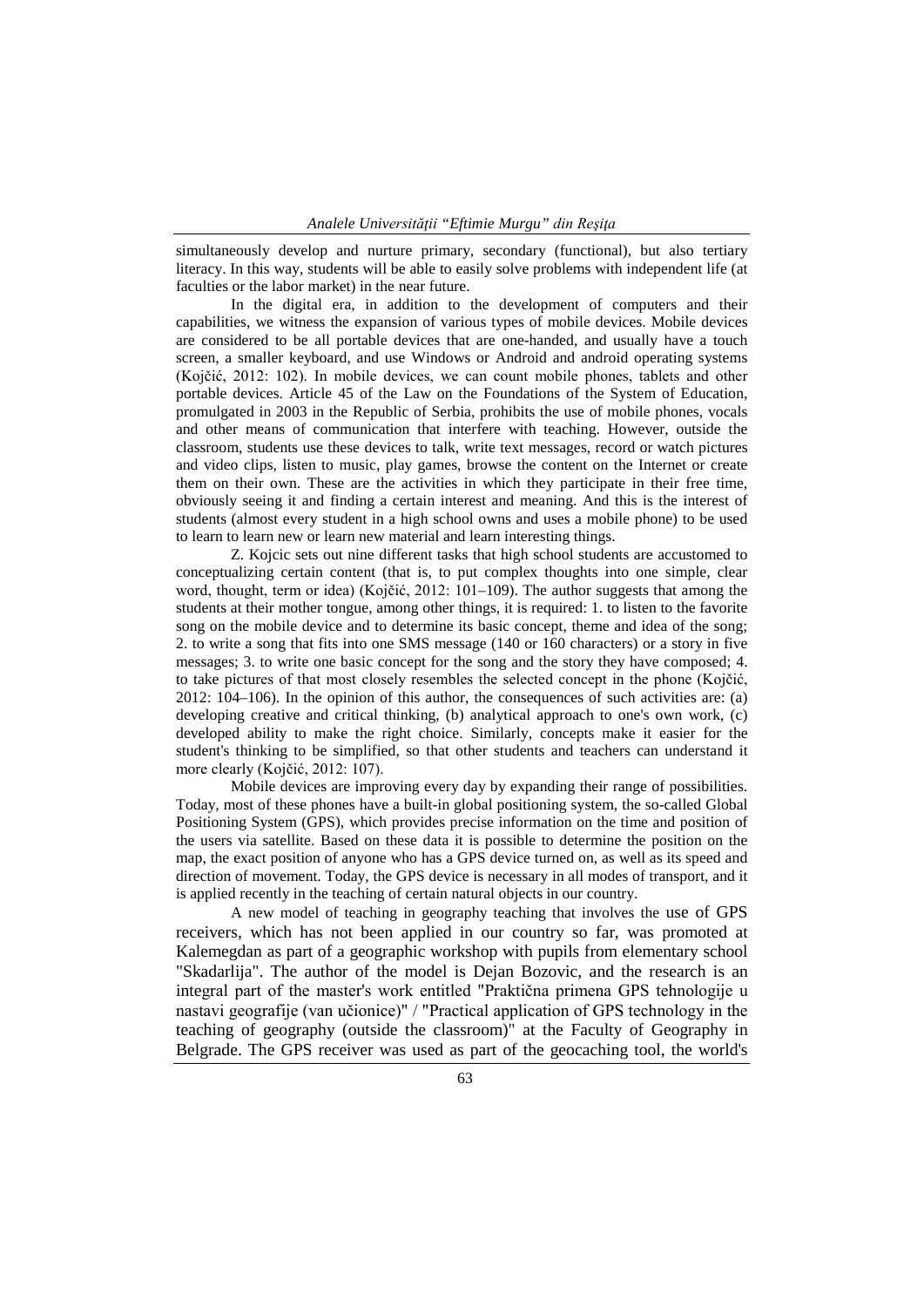most popular game of finding hidden treasures, which the author used to find the dots in Kalemegdan Park. The game consists of hiding "treasures" by the GPS operator and publishing on the Internet the exact coordinates of the place where this "hidden treasure" is located. Then other GPS users go to "treasure hunt" and try to find it (the found goods are published on the site: http://www.geocaching.com). This imagined time brought to the students the "joy of the seeker", Kalemegdan was well acquainted and adopted the planned material. In addition to modern technology, students also used maps, compasses, lanterns, corners', pens, binoculars, developing and handling skills with these teaching tools. In the words, the application of GPS in the teaching of geography gave good results and here served as a motivation for using the same system in the teaching of Serbian Language and Literature in Secondary Schools.

### **Using mobile technologies to practice the proper use of capital letters**

The first spelling topic that is processed in school is the use of capital letters. While lower case letters are the basic type of letter, the capital letters serve to emphasize something in the text. By the end of the first cycle of education in the Republic of Serbia, students should be able to functionally apply the capital letter at the beginning of the sentence, in writing personal names, surnames and nicknames, in animal names, in multimember geographic names, writing addresses, writing names of people, holidays, book titles, magazines and the newspaper, in writing the names of the streets, the names of the states, provinces, settlements and their inhabitants, in the writing of adjectives derived from their own names, and that they use a large letter in the administrative speech. Therefore, by the end of the fourth grade, students should adopt all basic rules of capitalization.

In the older grades of the elementary school, the acquired knowledge is checked, repeated and practiced, expanding with new content. Thus, in the fifth grade, the writing of the names of various organizations and their bodies (organs) is processed, and the writing of pronouns in the address: you; in the sixth – writing the name of the cosmic bodies (single-member and multi-member). At the end of the primary school, systematic grammar of the use of capital letters is systematized according to the plan in the program. After that, according to the secondary school program, spelling material on the use of capital letters is repeated and extended in the first grade of high school.

In the research of the orthographic norms in the written tasks of high school students (Đorđev, 2016: 43–54), it was found that high school students showed much better knowledge on tests when they were directly required to use a big letter (Брборић, 2004: 114, 223) than when knowledge about the use of capital letters should apply in their written tasks. "In written assignments that we have reviewed the most frequent mistakes were in orthographic area of punctuation [...]: we recorded 4,487 errors of this type, which is more than half the total number of orthographic mistakes that we found in the corpus of research (53.93%). Mistakes that are related to writing a whole and split words (11.02%) are at the second place, the third mistake is in the use of the capital letter (9.34%)" (Đorđev, 2016: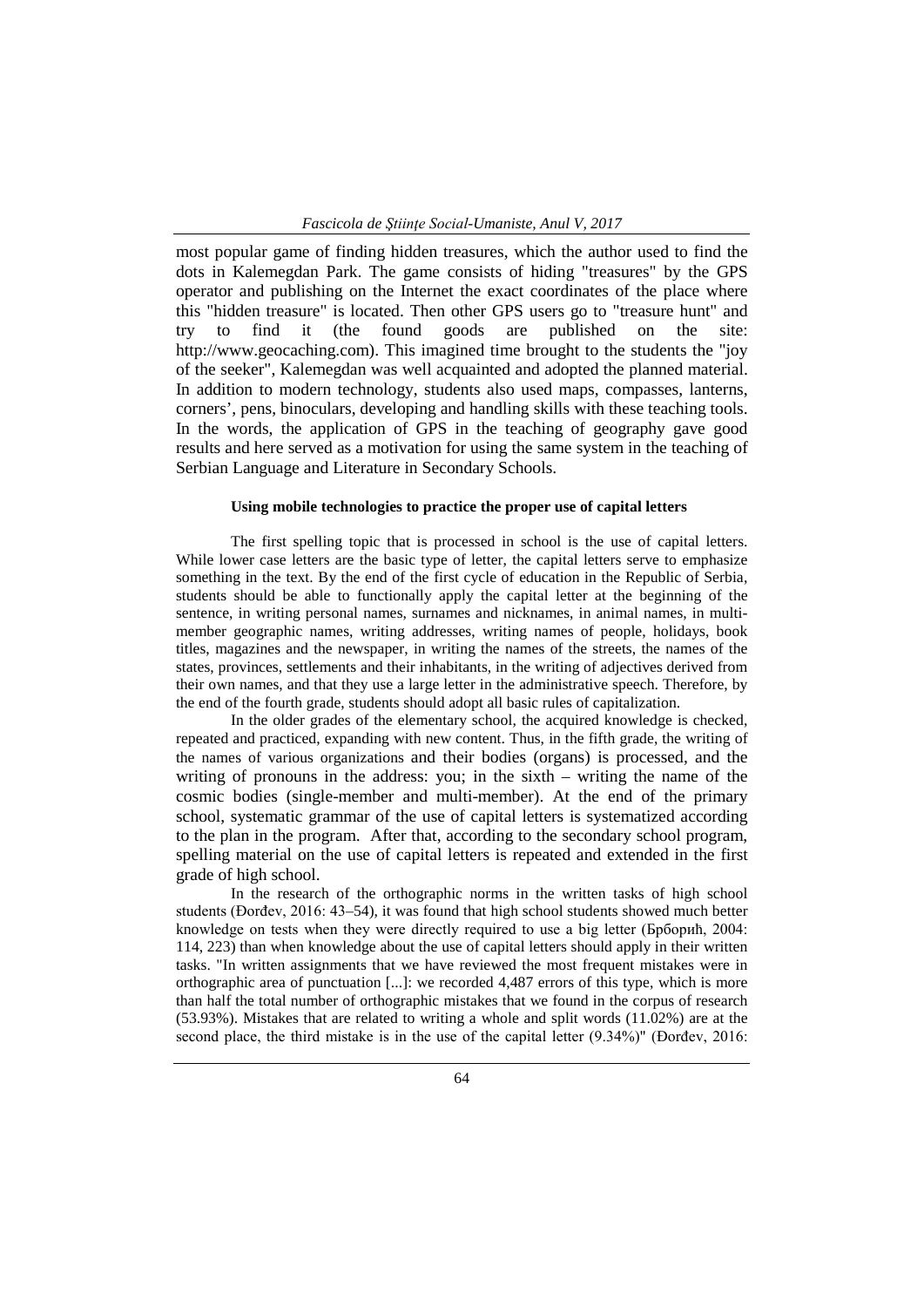43). These mistakes are the result of the influence of foreign languages in Serbian, the habits that pupils acquired in electronic communication, the neglect of the teaching of orthography, in the early grades of secondary school, the lack of connection between: literature, but also insufficient ability of pupils to apply orthographic rules on a variety of examples when they write their written assignments. These results are a fairly reliable indicator of the need for additional effort in teaching practice in order to improve the functional literacy of our students.

In terms of spelling, we believe that in this sense it is possible to use the advantages of the modern world, that is, the GPS device can be used for the renewal and expansion of knowledge of capital letters in the names of streets and squares, of course, provided that the teacher and pupils have this system on mobile phones and to be familiar with the rules of its use. According to its features, this exercise can be counted in observation exercises (Николић, 1992: 661–666).

In the introductory part of the lesson, the teacher tells the students that they will begin a "spell-check" walk using GPS devices as navigators and "trainers" to practice one orthography theme. As a motivation for the work, the actual news that the pupils of elementary school "Skadarlija" in Belgrade, using GPS, found "hidden treasures" on Kalemegdan (http://www.blic.rs/, published on: November 14, 2012). Learning students' interest, the teacher suggests that, guided by voice instructions for moving from a GPS device, they reach the theater from the school, where they are waiting for "hidden treasure". During the journey, the names of the streets and squares through which they pass must be recorded. Upon completion of this designed time, students of their notes from the road give the teacher a chance to check their spelling correctness together. This was how one "orthography walk" of Vrsac Gymnasium students, conducted in April 2013, was held. At the beginning of the journey, the students had the task of determining the starting position on the GPS device. The address of the school (Gymnasium "Borislav Petrov Braca") from which they started this time outside the classroom is Mihajla Pupina 1, Vrsac. In order to give the GPS device the necessary directions for moving, the goal of movement should also be determined. The National Theater "Sterija" is located on Svetosavski trg number 6. After entering the data, the GPS device quickly gave instructions for the shortest possible route to the destination. In the continuation of the paper an excerpt from the note of a student who took part in such a designed exercise is attached.

*The orthography walk begins at the crossroads of three streets: Abrasevic's, the Street Nikita Tolstoj and the street of Mihajlo Pupin, from where we continue the Vuk Karadzic Street. We are on the pedestrian crossings at the crossroads of this street with Hero Pinky Street and Sterija Street. We are quickly crossing the large intersection with Boulevard Zarko Zrenjanin, and the voice from GPS warns us that we are one hundred meters away from the target and that we have to move right. We come to the Svetosavski square (formerly the Russian park) and the National Theater Sterija. In the theater hall, the hidden treasure is waiting for us –* instruction for continuing movement. We find out that the treasure is in the *National Museum, at Feliks Mileker Street 19.*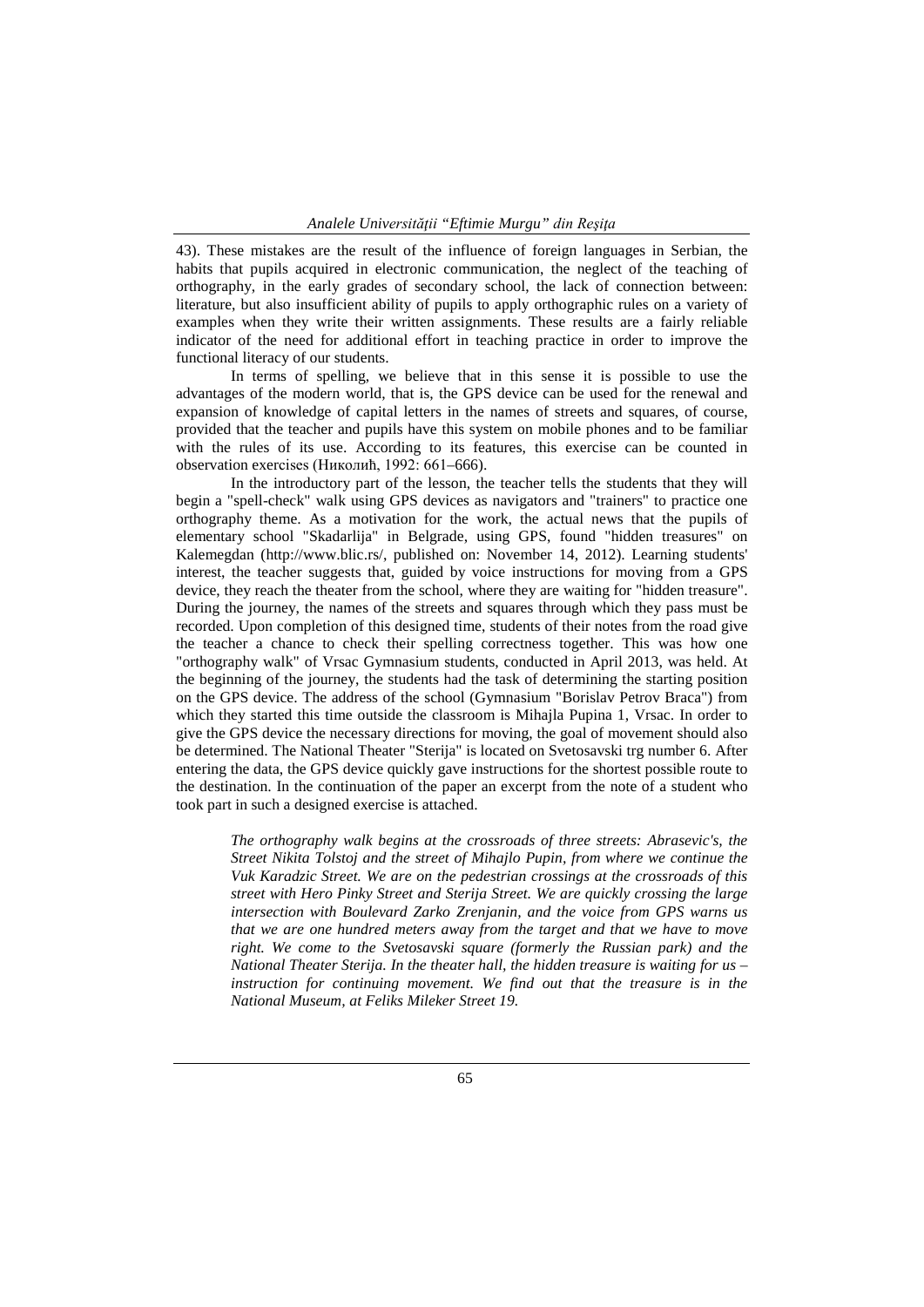*Quickly confirming the current position and finding out from our "GPS Friends" detailed information about the distance and the time needed to reach the destination, we continue our spell-out walking through the Svetosavski Square towards the Palace, from where our voice from the device continues to lead Dositejeva to the Victory Square. After crossing the square, we arrive at Felix Mileker Street. We cross the National Museum crossroads with the streets of Djura Jaksic, Sterijin and Iva Milutinovic.*

*After visiting the National Museum, where we were awaiting an interesting archaeological item, we have to return to school for the next time. Let's enter the new goal: Mihailo Pupin Street 1. Let's go Felix Mileker's Street, and the voice from the GPS device warns us of crossroads with other streets. We still turn to Hero Pinky Street; The GPS device recovers data, sends us to Abrasevic, from where the school building is already visible, as well as the Youth Square behind it. Student in class I5*

The teacher is tasked with reports with orthography walks exams along with students and correct any student errors. On that occasion, students can point out possible changes and amendments to orthographic rules.

In the continuation of the work, students compare their records with the names of streets, boulevards and squares, which can be read on the GPS map. Students notice that in all the names of the streets through which they walked during a spell-proof walk, the word of the street is missing. So stands Abrasevic, Nikita Tolstoy, Sterijina... This points to the drainage of the word of the streets in these appointments (the word of the street is not written on the maps because of the limitations in the space). Then in the first word of its own name in a new form is written in a large initial letter, as it is correctly written on the map. Also, they find one error in writing the market name on the GPS map. The \*Omladinski Trg is twice written on the map, while the students, in spite of the orthography, wrote the square with a small initial letter.

#### **3. FINAL CONSIDERATIONS**

Such orthography walks allow pupils and critically refer to public inscriptions (records of erroneous inscriptions in the area of the Vrsac municipality see: Келемен, 2010: 499–510) that meet in everyday life. The pupil "can learn actively if they walk one day in the city and record mistakes in inscriptions on institutions, businesses, shops, department stores, street names, and squares, inscriptions on bus and train stations" (Брчкало, 2010; 407). Students expose their observations from orthography walks in time, compare experiences, classify and define orthography solutions. In doing so, it is important to instruct students to regularly consult the orthography, following his changes. Teacher's instructions in this regard could have the following form: Note (take pictures) of some examples of capital letters in the names of cultural organizations and institutions in your city, in the signs of trade objects, on billboards. Think about their orthography correctness. Classify the names according to the way they use capital letters in them. He presents the results of his work to the department.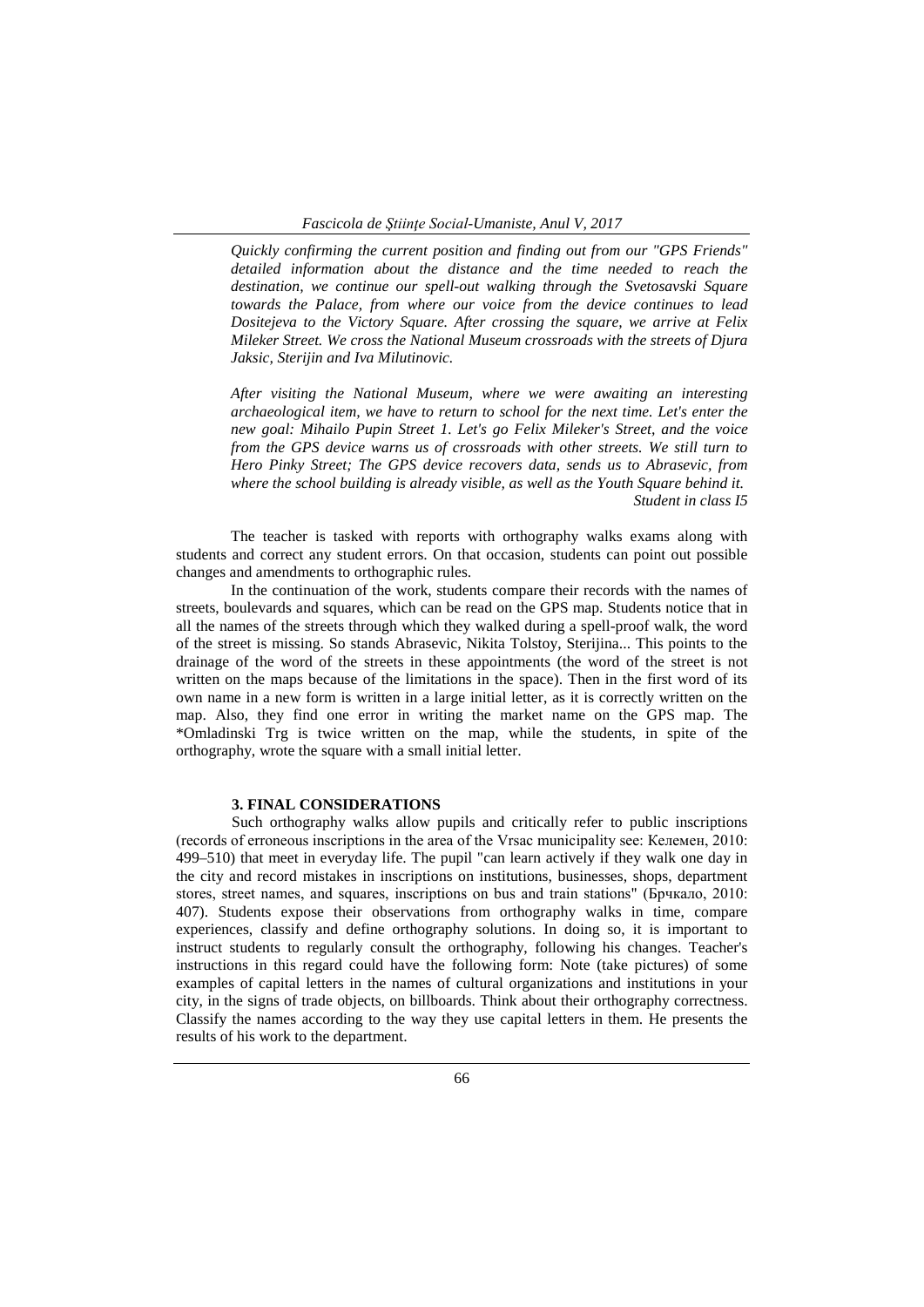These tasks, including the use of a mobile device, can be carried out in every place, and students can independently train their homes (or during a trip) using their GPS devices. Also, since this is an imagined time different from the usual work, and it involves the use of devices with which, in the era of technical and technological development, students meet regularly, high motivation for work and a pleasant atmosphere is achieved, as a prerequisite for the teaching of orthography is not perceived as a BEWITCHED LABYRINTH, but as a CLEAR PATH, like the one that is managed by the global positioning system. Teachers have a task to show students how to reach the goal fastest, easiest and safest, no matter how large the cities they are moving.

Teachers had another serious and responsible task ahead of them: they should persist in correcting bad habits in using of capital letter. When encountered in written assignments, these orthographic mistakes should be pointed out to, and also insist on exercises in teaching practice until proper application is not a habit. This means that we should modernize and enrich textbooks, orthographic and methodical literature; particular attention should be paid to the creation of interesting, valuable motivational teaching models aimed at correcting the frequency of mistakes. In addition to the theoretical benefits, the results of ongoing research should be taken into account as well as the empirical material on the way of improving the quality of teaching approaches; focus on the analysis and classification of mistakes, as well as to discover the causes of their appearance and long-term presence.

This work has not exhausted the broad theme of orthography in teaching practice, but we believe it can serve as a guideline to more modern spelling and as a powerful impetus for further research that could, inter alia, address the following questions: What are the preferred competencies of teachers for modern orthography teaching? What is the way to motivate teachers and support them in permanent and quality improvement in the domain of orthography? How to use the possibilities of information-communication and mobile technologies and modern times for this purpose?

#### **REFERENCES**

- Đorđev, I. (2016): ,,The Orthographic Norm in Secondary School Students' Written Assignments", Research in pedagogy 6, 43–54 (http://research.rs/wpcontent/uploads/2016/06/5-Djordjev.pdf)
- Kojčić, Z. (2012): ,,Upotreba mobilnih tehnologija u nastavi", Metodički ogledi 19/2, Загреб: Хрватско филозофско друштво, 101–109.
- Брборић, В. (2004): Правопис српског језика у наставној пракси, Београд: Чигоја штампа.
- Брчкало, Б. (2010): ,,Настава ортографије у школи питање, дилеме, рјешења", Радови Филозофског факултета 12/1, Република Српска, Пале: Филозофски факултет, 397–408.
- Келемен, Љ. (2010): ,,Запис о погрешним натписима на подручју општине Вршац", Образовна технологија / Educational technology 10/4, Београд: Центар за менаџмент у образовању, 499–510.